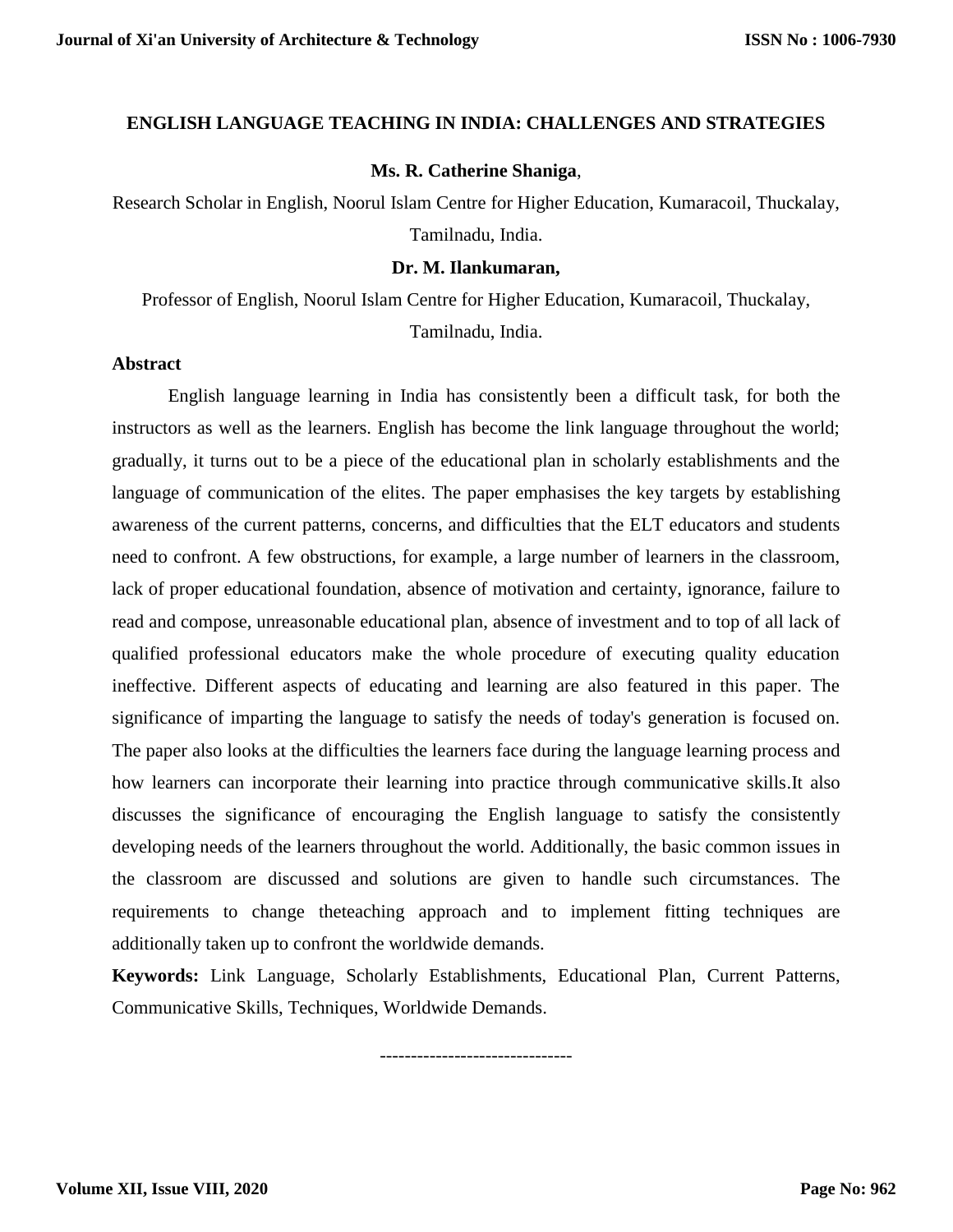## **Introduction**

English Language Teaching in India has become a difficult challenge directly since the earliest starting point of the historical backdrop of the ELT to the present date. The English language has gained 'worldwide status', and the proof recommends the status of English language as a global and link language will get wider. Although, language is the foundation of human advancements and societies over the world yet at the same time people in India are well aware of the declining state of English as a language in the educational system. The irony is considerably after subsequent learning of the English language for 10 to 12 vital long years of their life from the first standard to  $+2$ , a large total of the learners remain silenced. Besides, the higher authorities consistently expect great outcomes, and educators are trapped as they are pressurized to finish their portion and to increase the quality of the language learning among the students.

Language learning requires proper engagement among instructors and students. This is possible where there is sufficient contact among instructors and students.The proportion of educators to students is suitable, where powerful training techniques are utilized, and learning assets are accessible. Among the numerous difficulties found in various instructive frameworks, the significant concerns are the large classes, apparently, in all degrees of teaching. Different hindrances concerning a huge number of learners stuffed in the confined classrooms are absence of reading skills, absence of inspiration, an improper educational plan that does not satisfy the necessities of language learners, absence of developmental feedback and absence of effective and qualified educators. These make the whole procedure of implementing quality education vain. The diverse ways through which the learners incorporate their learning in everyday use to satisfy their reasonable requests through communicative language skills are featured in this paper. At present, the difficulties before the English language instructors in India are vast and they want to get down to business to fulfill the needs of the day by improving the quality of education and also through enhancing the language skills of the learners to international standards.

### **Educator and Technique**

The historical backdrop of teaching a language offers a captivating range of strategies by making use of various techniques that hasto be implemented in appropriate circumstances. In the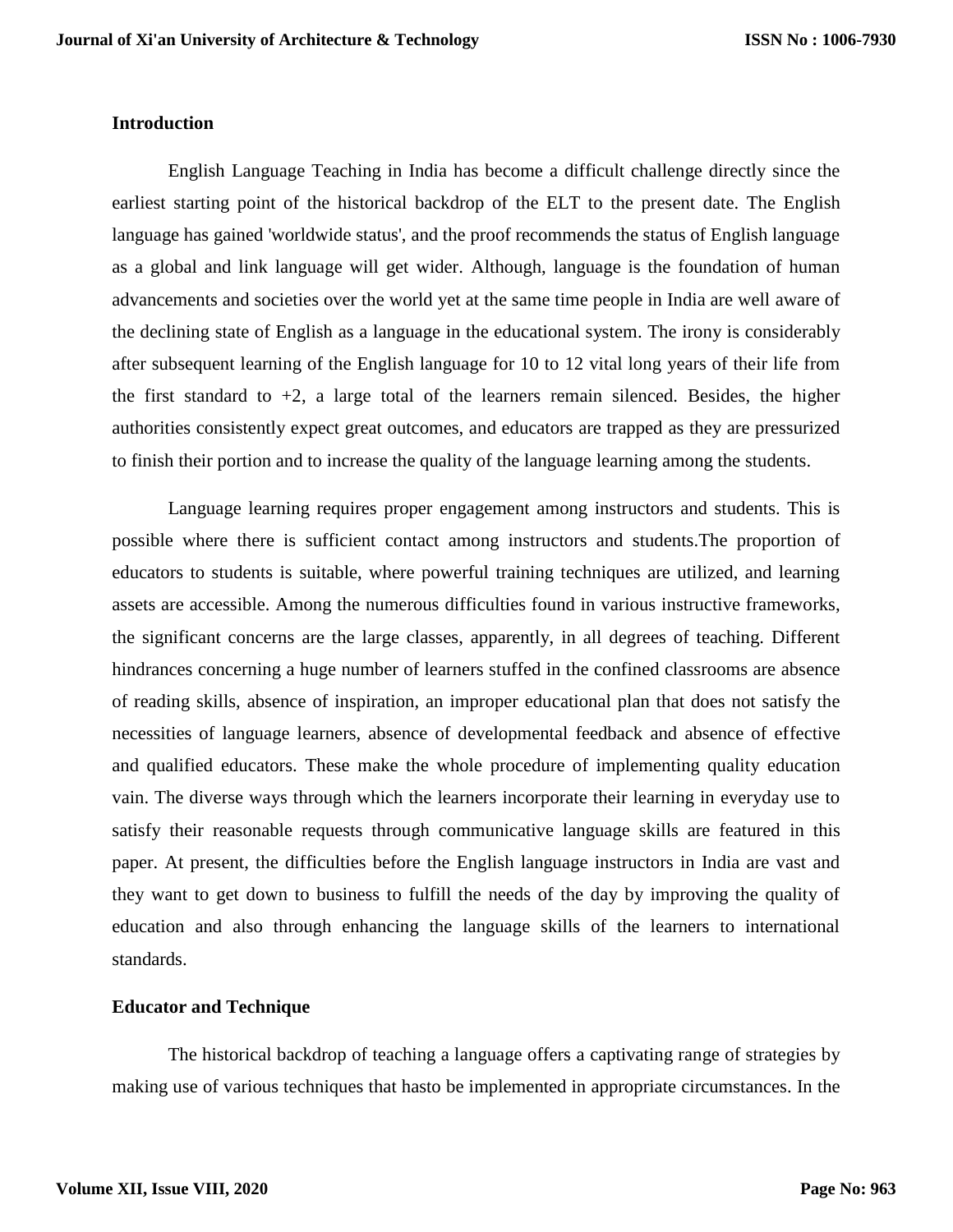event when educators begin looking for the ideal technique or the perfect single answer for the issues of language learning, they will undoubtedly feel helpless. In such a case, educators need to utilize the appropriate technique in settling on what strategy to utilize and when. An instructor has to embrace a mixed and down to earth approach because no single methodology is valuable in all circumstances. Once the instructor starts to use a particular technique or method continuously for diverse teaching objectives, the entire work of a teacher becomes fragile. An effective instructor has to be aware of different techniques and should make use of various strategies to fulfill learner's demands by providing quality education.

Wise utilization of techniquesdemonstrates valuable outcomesamong the students. It is beneficial for the educator to remember different methodologies as opposed to a particular strategy. A versatile English language instructor tells the class right from the beginning about the needs, and expresses all objectives and targets. Effective learning takes place onlyif the educators consider the needs of their learners and plan the educational programs accordingly to address the requirements of the learners. Effective instructors do not adhere to one technique or methodology yet consolidate various effective parts of a few procedures to make compelling classroom connections. Each strategy should be custom fitted to the circumstances and the setting of educating. There is no single strategy that has the ability to solve diverse classroom issues and soit is left to the judgment of the educator to find in what conditions for what reason which strategy is the best.

## **Basic Problems in Language Classroom**

The English language instructor has to figure out how to adjust and satisfy the evergrowing needs of learners. Ordinarily, this implies managing a wide range of issues in the classroom. An ESL (English as a Second Language) instructor should have the option to perceive these regular issues and work to discover appropriate solutions for issues listed below.

 **Over-reliance in teacher:**An instructor who provides the learners with solutions every time they are intended to find declines the learners' ability of critical thinking, at a certain point they stop attempting themselves from finding appropriate solutions. Thus, teachers have to concentrate on providing positive support and encourage them to experiment with self-learning.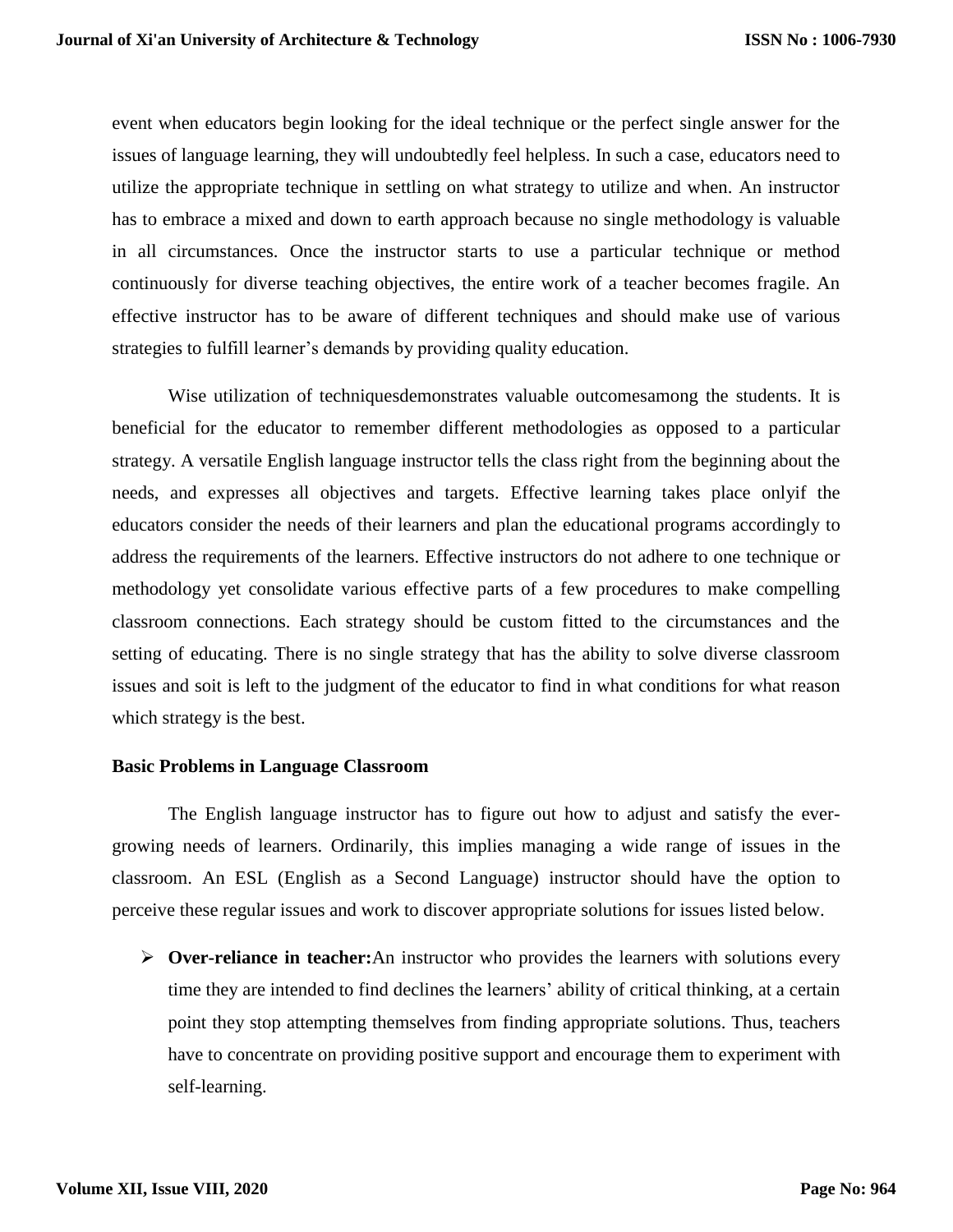- **Learners are exhausted, absentminded, or unmotivated**: The mystery of accomplishment of tasks in the study hall is to make sure that nobody is left exhausted. It is the obligation of the educator that they should make the language learning process as fascinating as possible under any circumstances. For this, teachers have to attempt to relate the theme with the learners'day-to-day routine and experience so that learning becomes purposive and evocative and they will appreciate the learning process. It is like a kid does not look into acquiring things that are largely disconnected from their experience and surrounding. Teachers have to be very cautious while giving oral or written assignments they have to make sure that they should never provide topics like 'world war' or 'vampires' that they have not observed. Rather assign subjects like Christmas, your preferred instructor, and so on.
- **Reclusive students:** An ESL (English as a Second Language) instructor meets learners with various learning abilities and language aptitudes. It is the duty of the educators to make sure that the classroom environment provides equal opportunity and space for all the learners, and not to take away the show by a few outgoing learners. They have to concentrate on more fragile and confined learners in the class by responding to their doubts without fail so as to enhance their confidence and to promote collaborative learning environment.
- **Absence of interest or the barrier of reluctance:** Teachers have to appreciate learner's involvement and focus on increasing mutual involvement in learning. An English Language instructor requires persistence and also cautious scheduling. They have to be very cautious about the study hall and check for the individuals who are not taking interest. An instructor has to play the role of a mentor and facilitator in the study hall and attempt to include the learners in exercisesthat they enjoy doing, such as introducing their friends or any relative or their most memorable summer vacation, and so forth. They have to encourage them for taking part in intelligent games or exercises where the learners are exposed to communicate their ideas, thoughts, and emotions in the target language to finish a task with the goal that the learners feel comfortable in learning the language.
- **The utilization of native language:**While teaching, the best possible and sensible utilization of the learner's native language demonstrates tremendous assistance. For anESL (English as a Second Language) instructor, it is imperative to urge the learners to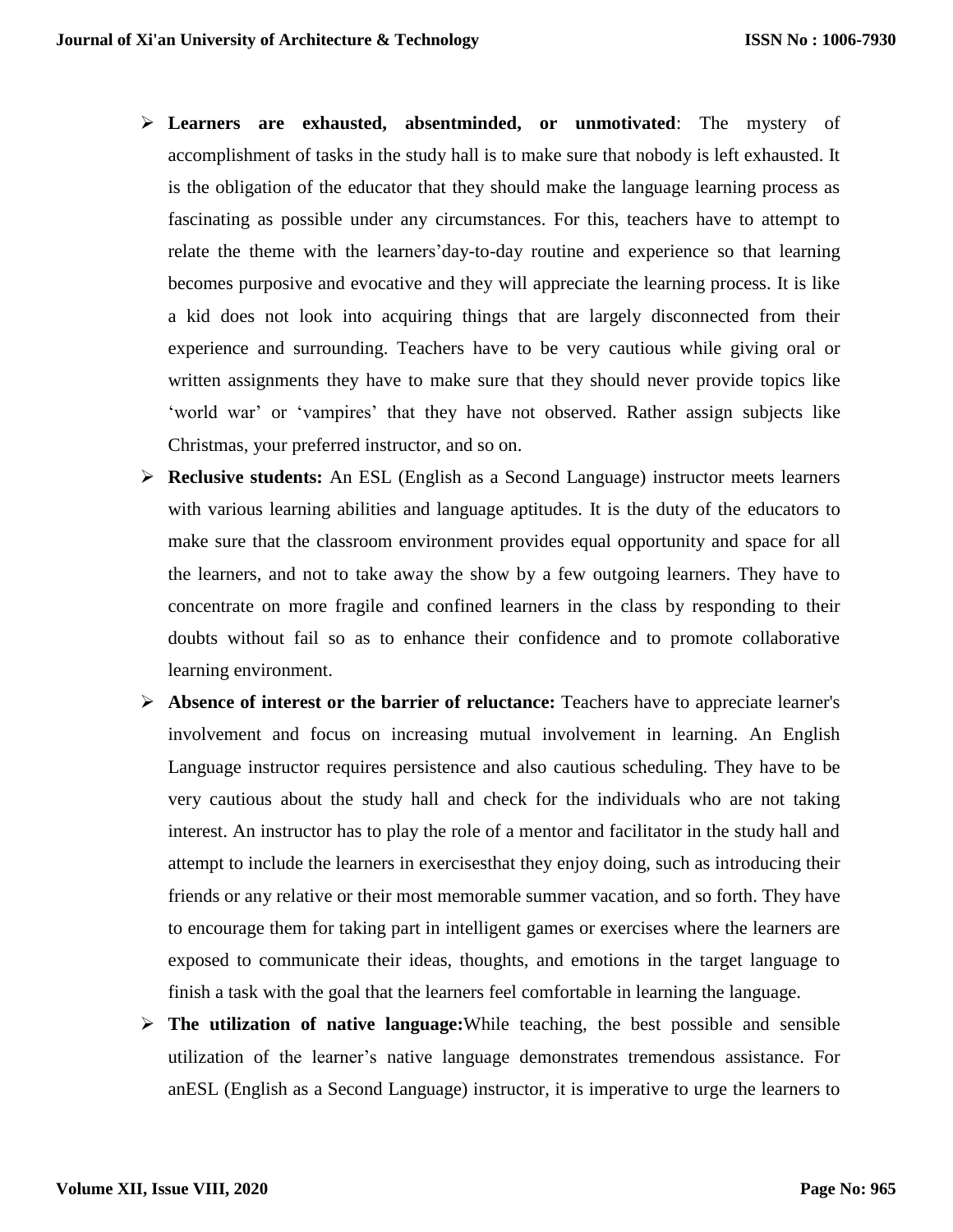utilize L2 beyond certain limits. At the same time, there is no harm in utilizing the primary language sensibly to support second language acquisition. As a greater part of the learnersare from rural territories, the bilingual strategy is largely emphasisedin language classes because it aids moderate students to some extent. If a learner feels difficult to understand anything in the target language they can request clarification to teachers in their mother language. Thus, the English educator is compelled to practice bilingual techniques in certain essential circumstances.

- **The fright of feedback:** Teachers have to permit the learners to gain proficiency in the second language by making use of diverse ways through which the learners incorporate their learning in everyday use to satisfy their reasonable requests through communicative language skills and have to address the learners'missteps as a mother who adjusts their child in learning the native language (L1). An effective educator should never scrutinize a learner, regardless of how moderate his/her advancement is.
- **Absence of logical aims:**In India, there is an absence of lucidity regarding the goals of educating English. It is the role of educators to realize that they have to teach the English language, not as a subject that can be memorized to gain pass marks as it is a part of the syllabus, which makes them dependent on certain guides available in the market by tainting them. Instead, the instructors have to encourage the learners to engage in various collaborative activities in learning the language. For some learners, the future appears to be a long dim passage. It is this hurdle that makes instructing and acquiring the English language in Indian schools and universities look like a mess.
- **Absence of skillful educators:** Incompetent instructors are the principal wellspring of difficulty most definitely. They are not aware of the traditional strategies and have never thought about current innovative methods that can be utilized in study halls. Numerous instructors of English language are not familiar with the most recent and innovative strategies. Indeed, even the materials and systems utilized in the preparation programs are obsolete. An efficient educator has to renovate themselves to stay lively and imaginative.
- **Defective strategies for instructing:**In India, English Language Teaching (ELT) experiences a defective technique for instructing. The majority of the educators are as yet stuck in the Victorian Age and they are glad that they complete their work by making a student read and interpret it to the class. Thus, learners are constrained to pack their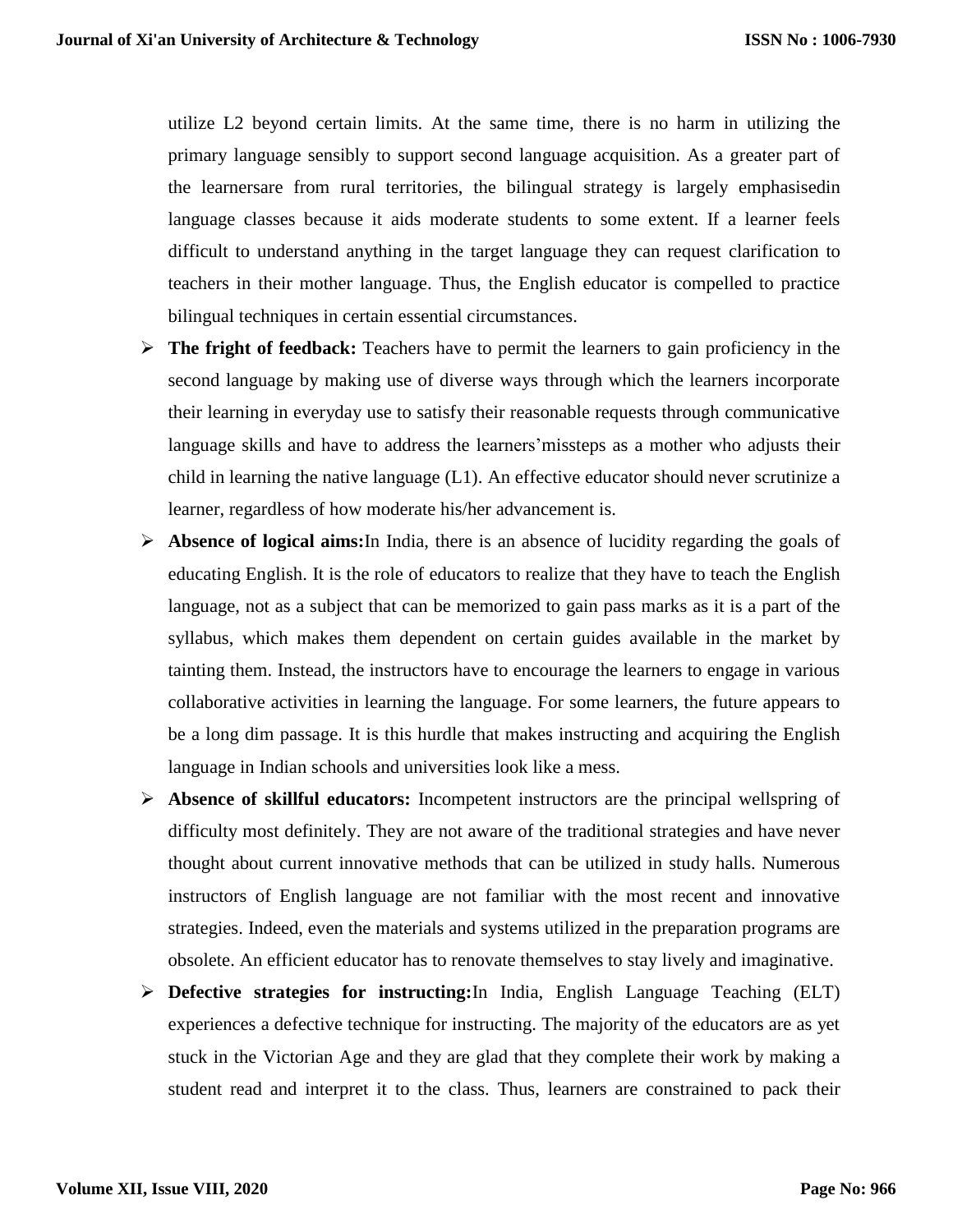language skills and genuine learning fails to happen. In the course time, they forget that each strategy should be custom fitted to the classroom circumstances and setting of instructing. It relies upon the presence of the mind of an effective educator to find out the appropriate technique or strategy that will be effective for a particular classroom situation. After employing innovative strategies, teachers have to make sure that the learners are provided with the opportunity for utilizing their language skills effectivelywithin the classroom.

- **Shortage of amenities:** The absence and shortage of facilitiesplays a major challenge in Indian classrooms. The assistance of facilities like language laboratories, audiovisual aids, and smart classrooms makes the language learning process fascinating and it additionally enhances the curiosity of the learners.
- **Flawed evaluating structure:** The syllabus of the English language is made entirely from the examination perspective. Accordingly, the content does not concentrate on increasing the communicative abilities of the learners which are kept in the tight limits of the test. Though students are learning English, they cannot create even a solitary sentence with no linguistic blunder. The assessment framework is to such an extent that it makes learners look like robots by memorizing things as opposed to testing their logical and innovative abilities. The instructor likewise thinks that it is hard to propel learners in the class because the learners consistently target remembering the points from guides and try hard to replicate it in the assessment.
- **Absence of inspiration:**If learners do not locate any prompt requirement for English, their involvement normally loosens. The neediness and shaky sociological conditions additionally constrain them to disregard the language. Besides, legitimate introduction and consistent practice are not accessible to accomplish familiarity with the utilization of the language. Thus, educators have to discover some effective methods of aiding students to make them incorporate their language skills into practice and of building certainty. The energy and the enthusiasm of the educator can fuel the sparkle of learning in the learners.

# **Essential Solutions**

Researchers have been fruitful in recognizing numerous approaches to improve the quality of education among the learners. The basic solutions include instructor-based and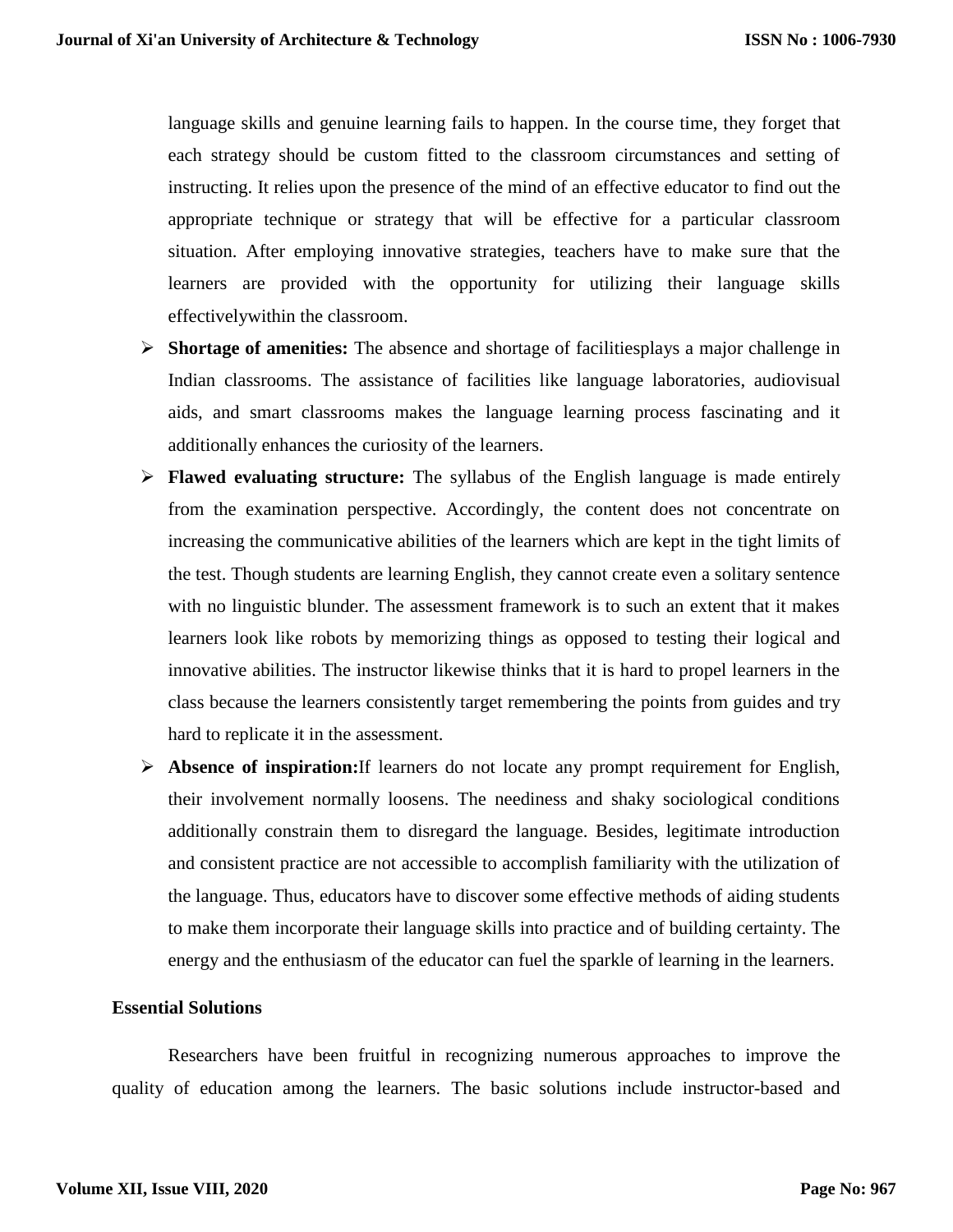exploration-based study hall techniques. These basic solutions that have been recognized might be utilized to support the learning and create an impact of how certain techniques are instructed inside classroom exercises. The notion is that the learners will improve their English language proficiency once they get the opportunity to proper target language exposure and involvement. (Kaplan and Leckie, 2009).

# **Programmatic Solutions**

The programmatic condition alludes to the circumstance, educational plan, everyday calendar, and study hall schedules. The following are some of the suggestions that learners can make their English language learning classes lively. The elements are:

- **Systematized and motivational circumstances:** Educators can offer help by organizing the circumstances which plays a vital role in how tasks are to continue and how to explore the classroom. At the point when the surrounding aids and comfortable for the students, they develop a sense of security and can utilize their psychological vitality to process language as opposed to concentrating on the surrounding.
- **Positive educator and learner collaborations:** Effective programs advance and show positive exchanges and learning chances. English language learners can have a sense of security and appreciate the learning procedure if they have a rapport with the educator. Also, the collaborations that educators have with the learner show, care and regard, while instructively engaged. Educators can send these messages utilizing grins and calming tones when the language hindrance is high.
- **Enlarged possibilities for peer communications:** Peer interaction can be profitable for supporting English language learners. Effective programs offer time and learning exposures that enlarges the possibility of utilizing peer scaffolding. For example, group learning enhances the possibilities for peer connections in an organized manner.
- **The key utilization of the learner's first language:** The appropriate utilization of the English language learners' mother tongue subsidizes to the learning of English. Effectivelanguage learning programs have instructors who have discovered numerous innovative approaches to utilize the learner's home language to show development, involvement and to expand first language capability to a certain extent. This permits the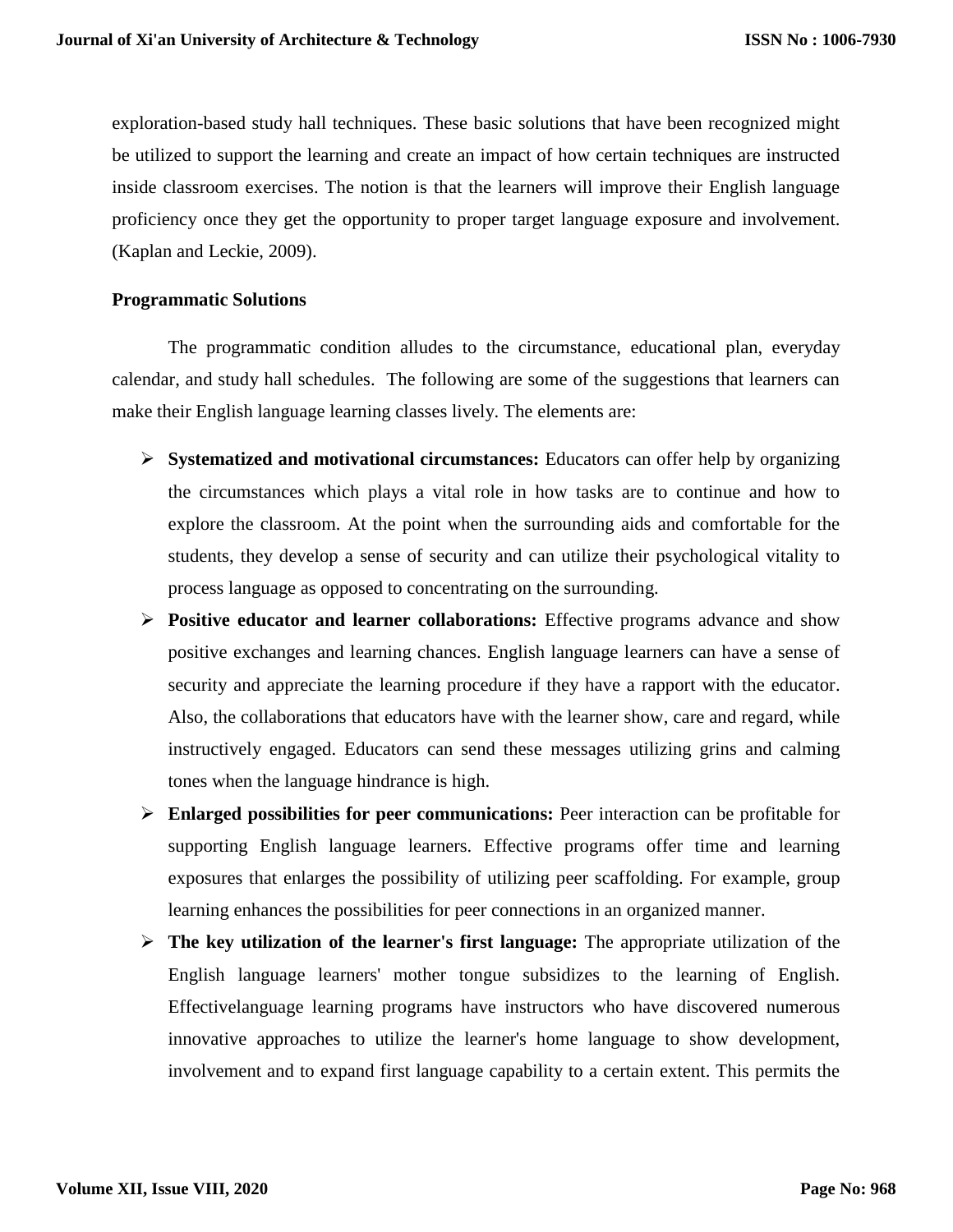mother tongue to lay a foundation for the subsequent language learning program which kindles the learners' interest in the second language learning procedure.

- **Expressive vocabulary guidance:** Instructing vocabulary effectively to young learners has a positive relationship with scholastic results (Yesil-Dagli, 2011). Eminent programs plan for intentional and express vocabulary guidance. Guidance in vocabulary adds to higher understanding capacity and makes the language learning process effective.
- **Repetitive evaluation of the learner's first language, second language, and different areas of improvement:** A solid and suitable evaluation program advantage English language learners because the educator knows about the adequacy of guidance. Qualitative programs bolster these practices to guarantee successful guidance for the English language learners. Instructors utilize proper evaluation methodologies to increase comprehension of the learner's present capability in the first and second languages. Moreover, the educator utilizes formal and casual methods for gathering information in all formative and scholarly zones.
- **Little gathering and guidance:** Little gathering and individual guidance permits the instructor to concentrate on the requirements and levels of every English language learner. Great projects give numerous chances to this style of guidance using group time exercises. This individualized guidance makes a road for the required language abilities to happen.

### **Study Hall Practices**

English language learners invest most of their energy in their study hall practices. This implies instructors bear the obligation regarding making content comprehendible for the learners. It gives the chance to select the appropriate materials that have to be utilized with the learners to all the more likely to match their necessities. Furthermore, effective study hall practices improve the probability of valuable connections and expanded investment. Another angle to consider in the classroom is to target and enhance language proficiency. The exercises and techniques that are utilized can be intended to feature those abilities. Even though the most noteworthy result is demonstrated when instructed in English just if the learner enters with low education abilities in the two dialects, it is recommended that keeping up the basics of native language serves as a foundation for second language learning is useful.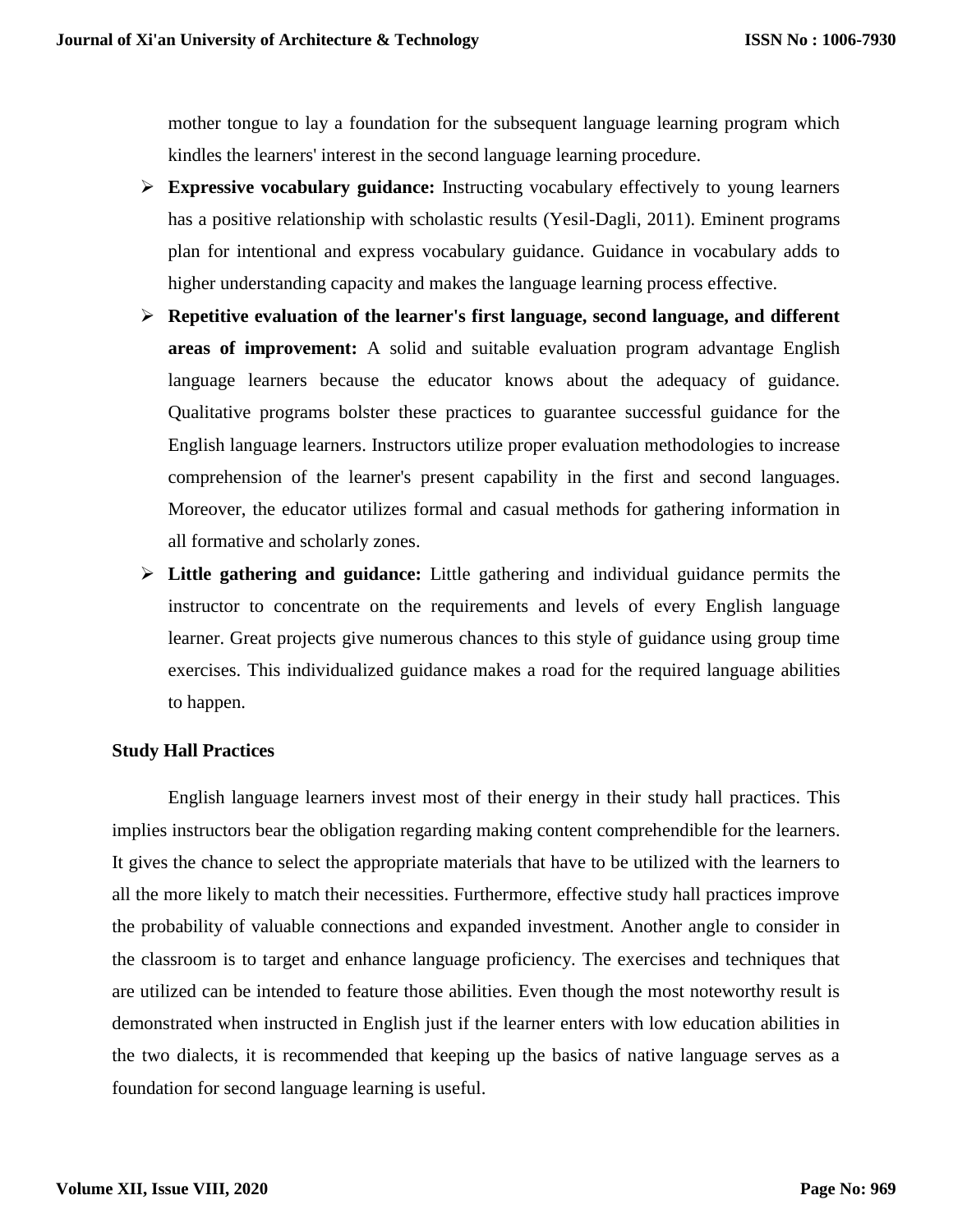# **Pedagogical Strategies**

Improving learners' proficiency in the utilization of the English language, the focus lays upon acing reading and composing aptitudes that are valuable for basic skills and that upgrade significant level of critical thinking capacities. In any case, the general view of the learners and educators is that enormous class sizes do not offer proper learning experience and this is additionally uplifted because the guidance is in a subsequent language. To deal with the difficulties of English language teaching, endeavors should concentrate on reinforcing interactions and engagement among instructors and students, upgrading innovative educating techniques, sorting out learner-centered exercises, and supplementing learning with audio-visual aids productively. To accomplish excellence in teaching, it is vital to receive and execute various down to earth measures. The point has to deal with a class so it does not look like a crowd yet rather a gathering of knowledgeable people with a typical reason. This can be accomplished when the instructor attempts to discover methods of engaging the learners. The classroom has to be a place filled with interactions, trust, and participation. A decent affinity will be built up if the educator constructs a friendly learning condition by imparting innovative techniques and strategies to make the English language teaching program lively.

In any case, learners are progressively encouraged when they are supposed to feel like a part of a learning network. Those are the points at which they consider learning as a collaborative process as opposed to a serious race. They carry with them different abilities and methods of learning that can be used to accomplish learning objectives. Dynamic or active learning does not include learners silently listening to an educator or retaining answers yet happens whenever they are offered chances to discuss a subject, to decipher it, relate it to past encounters, or apply it to their own lives. Sharing thoughts and reacting to the responses of others serves to improve their reasoning and enlarge their understanding. The utilization of supplemental examples or models related to learners' lives especially those they may not be presented to outside the class will also improve the learning experience (Richards and Rodgers, 2001).

A positive development is for instructors to pose inquiries that require more elevated level speculative aptitudes as they urge learners to think all the more profoundly. In any case, a couple of moments have to be taken into consideration for the procedure to occur before learners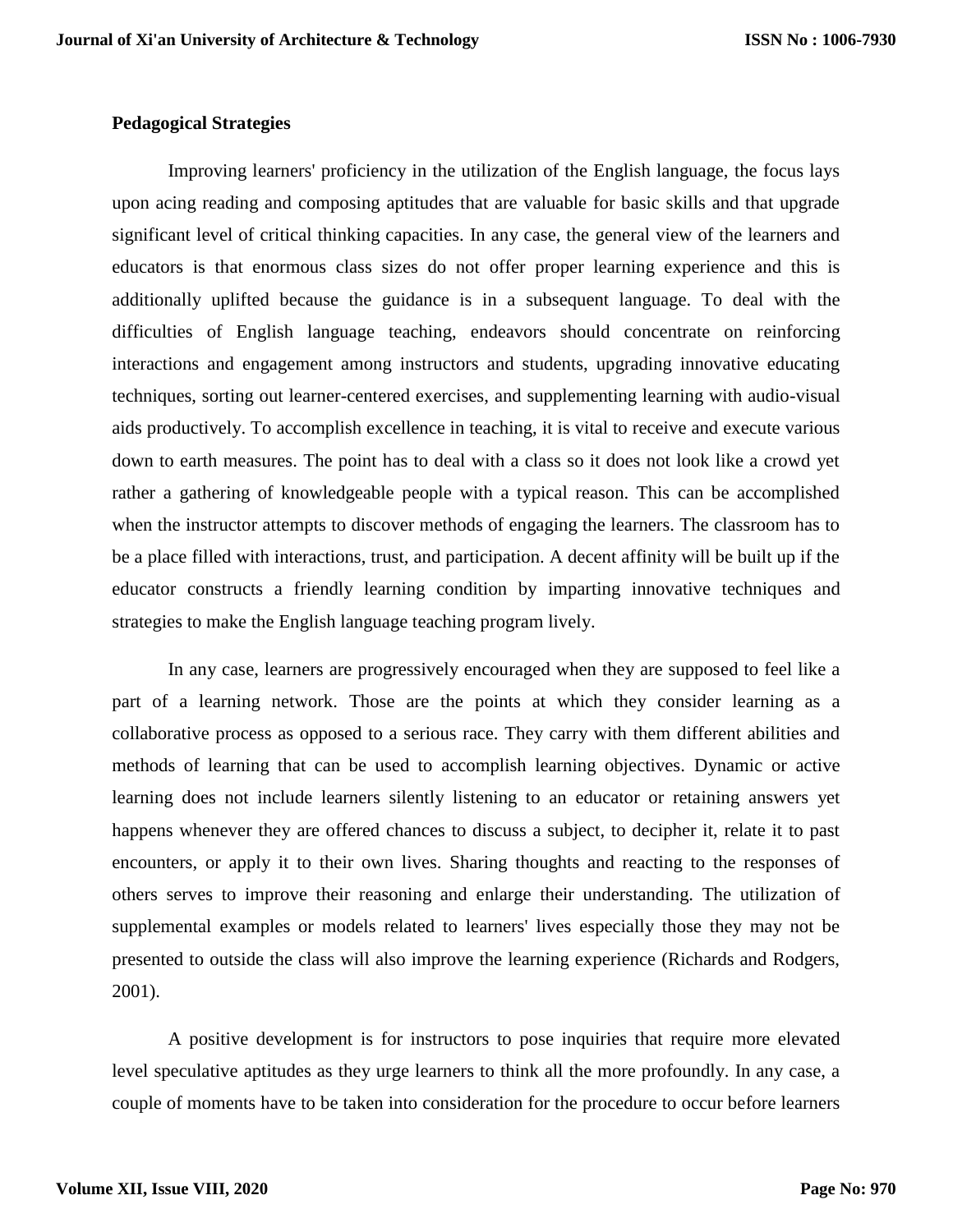are asked to express their ideas to the class. At this point when questions are focused on the individuals who are absent-minded or concentrated on different things, it moves back them once again into the exercise. On the other hand, learners have to be approached to sum up in almost no time the primary concerns of a talk or to note things that need elaboration. Further learning outside the study hall can be stimulated by giving learners a subject to consider for the following class. Also, visual guides, for example, films, overheads, PC designs, pictures, and even guest lectures can help to improve the learning experience (Richards and Rodgers, 2001).

Determination is required to make sure that quality learning happens. However, it is not generally conceivable to fulfill the necessities of the considerable number of learners who may have various characters, capacities, or to be sure to give equivalent chances to them to practice. As Yu (2004) says that, in some cases, the learners themselves are part of the trouble due to improper arrangement, lack of interest, or an absence of responsibility in their class performance. Thus, the educators have to urge them to set their learning objectives, create explicit examination targets, and study diaries that empower them to track how they utilize their study time.

### **Conclusion**

Educators and students are the two wheels to the learning and instructing process. The rapport among educators and students has to consistently stay flawless for development and progress. As teachers are the major cause for the improvement process in any educational program they play an essential role in addressing the necessities of society. Teachers should motivate the students for self-study and self-evaluation. Thus, proper space has to be created for the learners for self-assessing their ideas. The educator's energy and eagerness are of most extreme significance since neither technique nor materials will compensate for the lack. There is currently a need for change in the topic of language instructing and to upgrade the schedule as per the current necessities of the student that should focus more on the practical usage of the English language and suitable techniques have to be embraced at various levels.As a whole, a professional teacher has to shift the teacher-centered teaching to learner-centered teaching to create an interest among the learners. At the point when educators are sufficiently equipped with diverse techniques for satisfying the needs and demands of their learners, effective language learning takes place.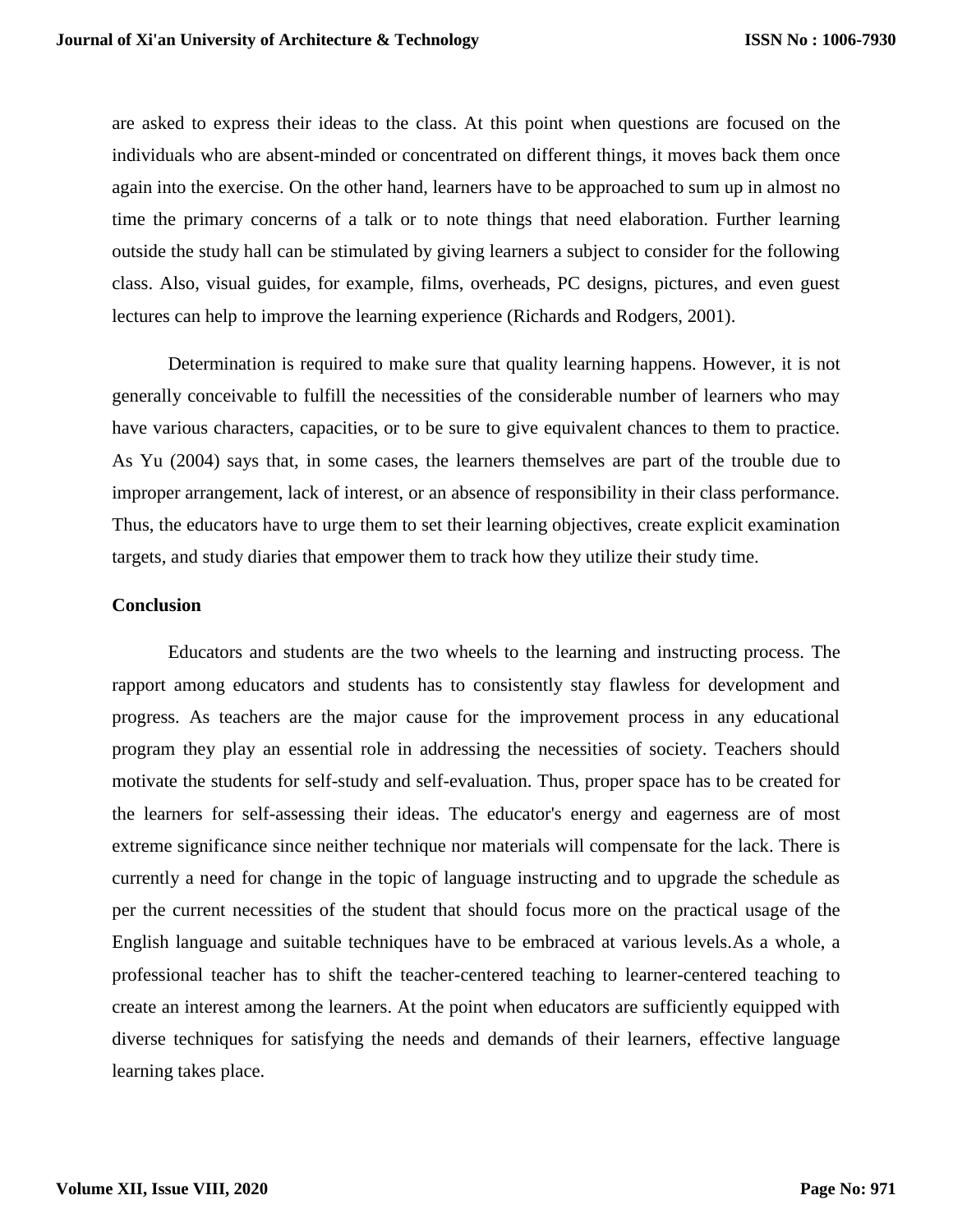# **References**

- A. Delbio, Dr. M. Ilankumaran, "Learner Centred Psychological Principles in Acquiring the Second Language" The International Journal of Analytical and Experimental Modal Analysis (IJAEMA) UGC CARE listed Journal, vol. XII, no. VII, July, 2020, pp. 227- 235, ISSN-0886-9367 (Online)
- A. Delbio, Dr. M. Ilankumaran, "Methods of Second Language Teaching And Learning" The International Journal of Analytical and Experimental Modal Analysis (IJAEMA) UGC CARE listed Journal, vol. XII, no. VII, July, 2020, pp. 236-243, ISSN-0886-9367 (Online)
- A. Delbio, Dr. M. Ilankumaran, "Paradigms of Second Language Acquisition: A Neurolinguistic Perspective" International Journal of Recent Technology and Engineering(IJRTE) (Scopus Indexed) with IF 5.92, vol.8 no 1C2, May 2019, pp. 1019-1024, ISSN: 2277- 3878
- A. Delbio, Dr. M. Ilankumaran, "Second Language Acquisition ThroughNeurolinguistic Programing: A Psychoanalytic Approach" International Journal of Engineering and Technology (IJET) (Scopus Indexed), vol.7 no 4.36, Nov. 2018, pp. 624-629, ISSN: 2227-524X
- A. Delbio, Dr. M. Ilankumaran, Dr. R. Abilasha, "Empowering the Learners with Second Language Skills through Psychological Aspects" International Journal of Recent Technology and Engineering(IJRTE) (Scopus Indexed) with IF 5.92, vol.8 no 1C2, May 2019, pp. 1025-1031, ISSN: 2277-3878
- A. Delbio, Dr. R. Abilasha, Dr. M. Ilankumaran, "Second Language Acquisition and Mother Tongue Influence of English Language Learners – A Psycho Analytic Approach" International Journal of Engineering and Technology (IJET) (Scopus Indexed), vol.7 no 4.36, Nov. 2018, pp. 497-500, ISSN: 2227-524X
- Baker, C. The Care and Education of Young Bilinguals: An Introduction for Professionals. Tonawanda, NY: Multicultural Matters Ltd, 2000.
- Daniel, J., & Friedman, S. Taking the next step: Preparing teachers to work with culturally and linguistically diverse children. Young Children on the Web, 2005.
- Dr. M. Ilankumaran, 'Think Creatively and Speak Effectively', Journal of Teacher, Learner and Researcher, Volume II, Feb 2014, 156-160, ISSN: 0973-3957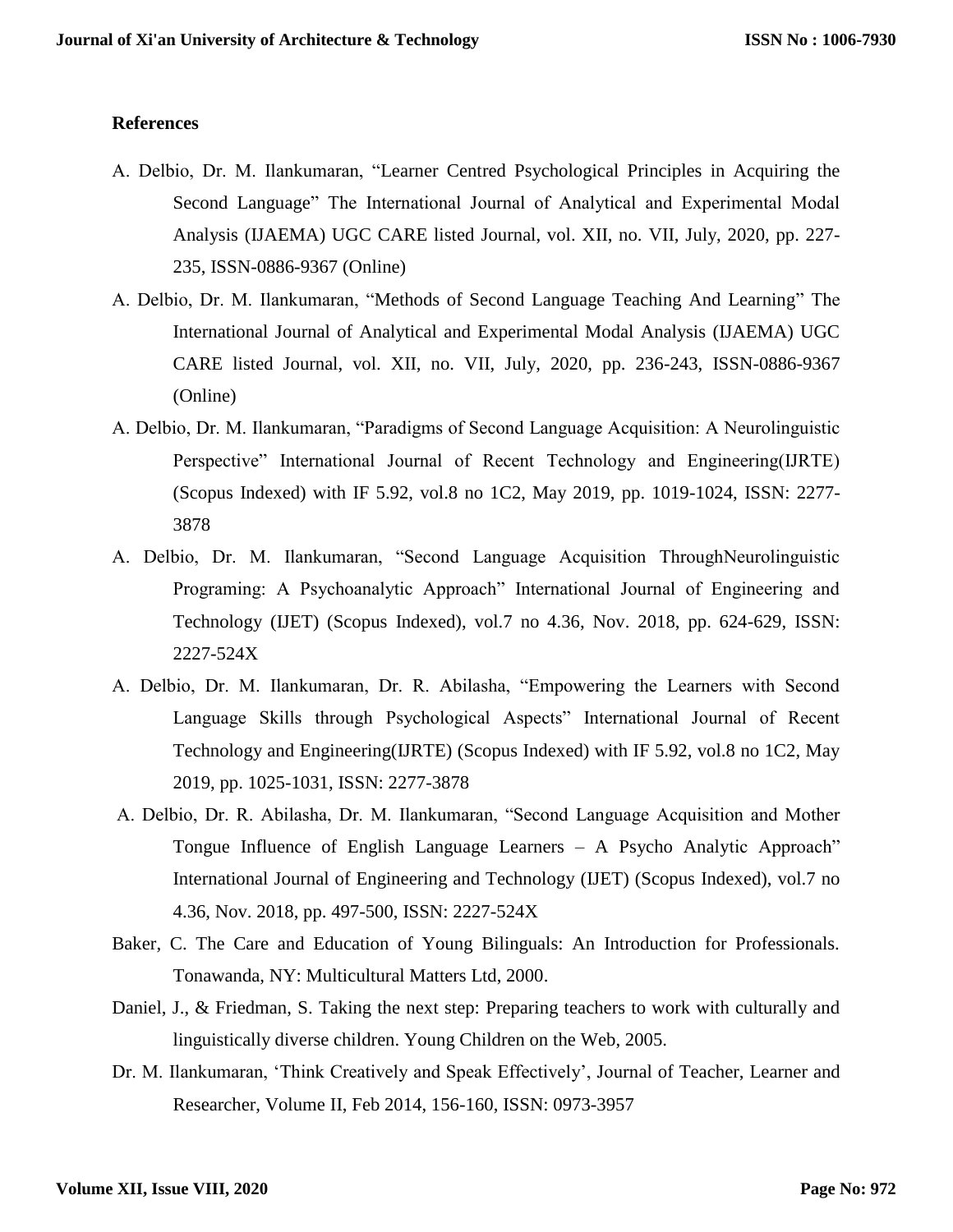- Dr. R. Abilasha, Dr. M. Ilankumaran, "A Dynamic Change in The System of Education Owing to The Pandemic Episode - A Study on Post Covid-19 Lockdown in Indian Context" The International Journal of Analytical and Experimental Modal Analysis (IJAEMA) UGC CARE listed Journal, vol. XII, no. VII, July, 2020, pp. 170-176, ISSN-0886-9367 (Online)
- Dr. R. Abilasha, Dr. M. Ilankumaran, "Business English: The Quintessence of the Corporate World" International Journal of Engineering and Technology (IJET) (Scopus Indexed), vol.7 no 4.36, Nov. 2018, pp. 608-612, ISSN: 2227-524X
- Dr. R. Abilasha, Dr. M. Ilankumaran, "The Role of Media in Enhancing Communicative Competence of the Learners at Tertiary Level – An Analytical Study" International Journal of Engineering and Technology (IJET) (Scopus Indexed), vol.7 no 4.36, Nov. 2018, pp. 655-659, ISSN: 2227-524X
- G. Alamelu, Dr. M. Ilankumaran, "Optimizing Second Language Learning in Engineering Classrooms by Implementing Activity Based Instruction and Spaced Repetition System" The International Journal of Analytical and Experimental Modal Analysis (IJAEMA) UGC CARE listed Journal, vol. XII, no. VII, July, 2020, pp. 200-207, ISSN-0886-9367 (Online)
- G. Alamelu, Dr. M. Ilankumaran, "The Effects of Reinforced Learning in Language Acquisition and Cognitive Process: A Study" International Journal of Recent Technology and Engineering(IJRTE) (Scopus Indexed) with IF 5.92, vol.8 no 1C2, May 2019, pp. 1014- 1018, ISSN: 2277-3878
- G. Alamelu, Dr. M. Ilankumaran, "Written Language Versus Spoken Language: A Comparative Study" The International Journal of Analytical and Experimental Modal Analysis (IJAEMA) UGC CARE listed Journal, vol. XII, no. VII, July, 2020, pp. 185-194, ISSN-0886-9367 (Online)
- K. JeyaGowri, Dr. M. Ilankumaran, "The Role of Students in Transition from School to College: Different Challenges in ELT" International Journal of Engineering and Technology (IJET) (Scopus Indexed), vol.7 no 4.36, Nov. 2018, pp. 630-635, ISSN: 2227-524X
- K. JeyaGowri, Dr. M. Ilankumaran, Dr. R. Abilasha, "Teaching Activities Enhance Speaking Skills: A Study based on Transitional Students in Tamil Nadu" International Journal of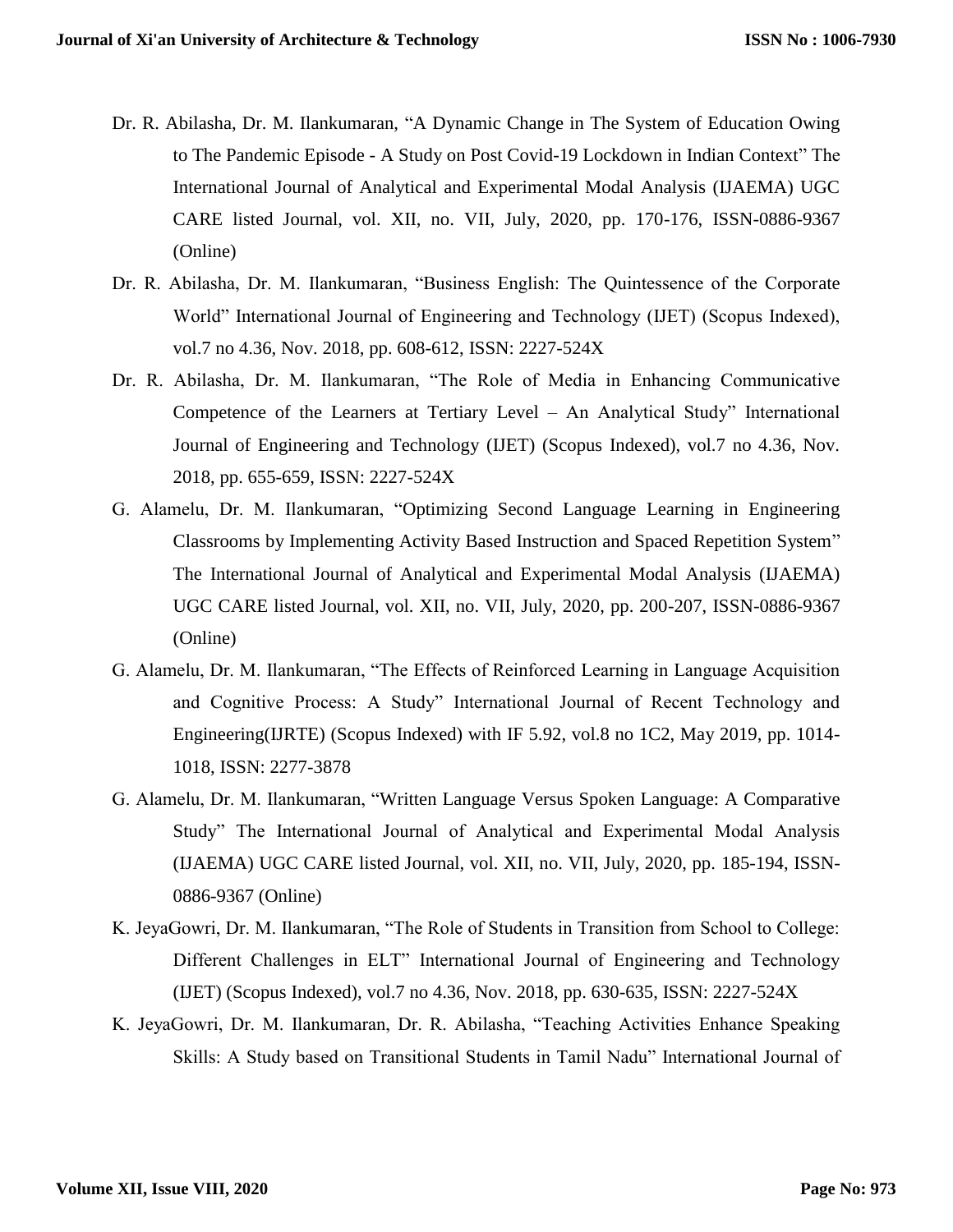Recent Technology and Engineering(IJRTE) (Scopus Indexed) with IF 5.92, vol.8 no 1C2, May 2019, pp. 1032-1038, ISSN: 2277-3878

- K. JeyaGowri, Dr. R. Abilasha, Dr. M. Ilankumaran, "Enriching Cognizance at the Tertiary Level Students During Transition" International Journal of Engineering and Technology (IJET) (Scopus Indexed), vol.7 no 4.36, Nov. 2018, pp. 665-668, ISSN: 2227-524X
- Kaplan, S. and Leckie, A. The impact of English only legislation on teacher professional development: Shifting perspectives in Arizona. Theory Into Practice, pp. 297-303, 2009.
- P. Deepa, Dr. M. Ilankumaran, "Teaching Poetry Enhances Speaking Skills An Analysis based on Select Poems" International Journal of Engineering and Technology (IJET) (Scopus Indexed), vol.7 no 4.36, Nov. 2018, pp. 619-623, ISSN: 2227-524X
- R. DaffinyRishma, Dr. M. Ilankumaran, 'Socio-Cultural Effects on Second Language Acquisition: A Study' International Journal of English Language, Literature in Humanities (IJELLH) vol.7 no.3, March 2019, pp.10-23, ISSN-2321-7065 (Online)
- Rodgers S. Theodore. and Richards C. Jack: Approaches and Methods in Language Teaching, Second edition, Cambridge University Press, 2001.
- S. SajnaBeevi, R. Abilasha, Dr. M. Ilankumaran, "Neurolinguistic Factors in English Language Learning: A Cognitive based Study " International Journal of Recent Technology and Engineering(IJRTE) (Scopus Indexed) with IF 5.92, vol.8 no 1C2, May 2019, pp. 1051- 1058, ISSN: 2277-3878
- S. Sreena, Dr. M. Ilankumaran, "Action Plans for The Teachers to Achieve The Goal of Speaking Skills of The Learners in an ELT Classroom" The International Journal of Analytical and Experimental Modal Analysis (IJAEMA) UGC CARE listed Journal, vol. XII, no. VII, July, 2020, pp. 106-112, ISSN-0886-9367 (Online)
- S. Sreena, Dr. M. Ilankumaran, "Developing Productive Skills through Receptive Skills A Cognitive Approach" International Journal of Engineering and Technology (IJET) (Scopus Indexed), vol.7 no 4.36, Nov. 2018, pp. 669-673, ISSN: 2227-524X
- S. Sreena, Dr. M. Ilankumaran, "Developmental Speaking as A Strategy to Enhance Communicative Skills – A Cognitive Based Approach" International Journal of Engineering and Technology (IJET) (Scopus Indexed), vol.7 no 4.36, Nov. 2018, pp. 613-618, ISSN: 2227-524X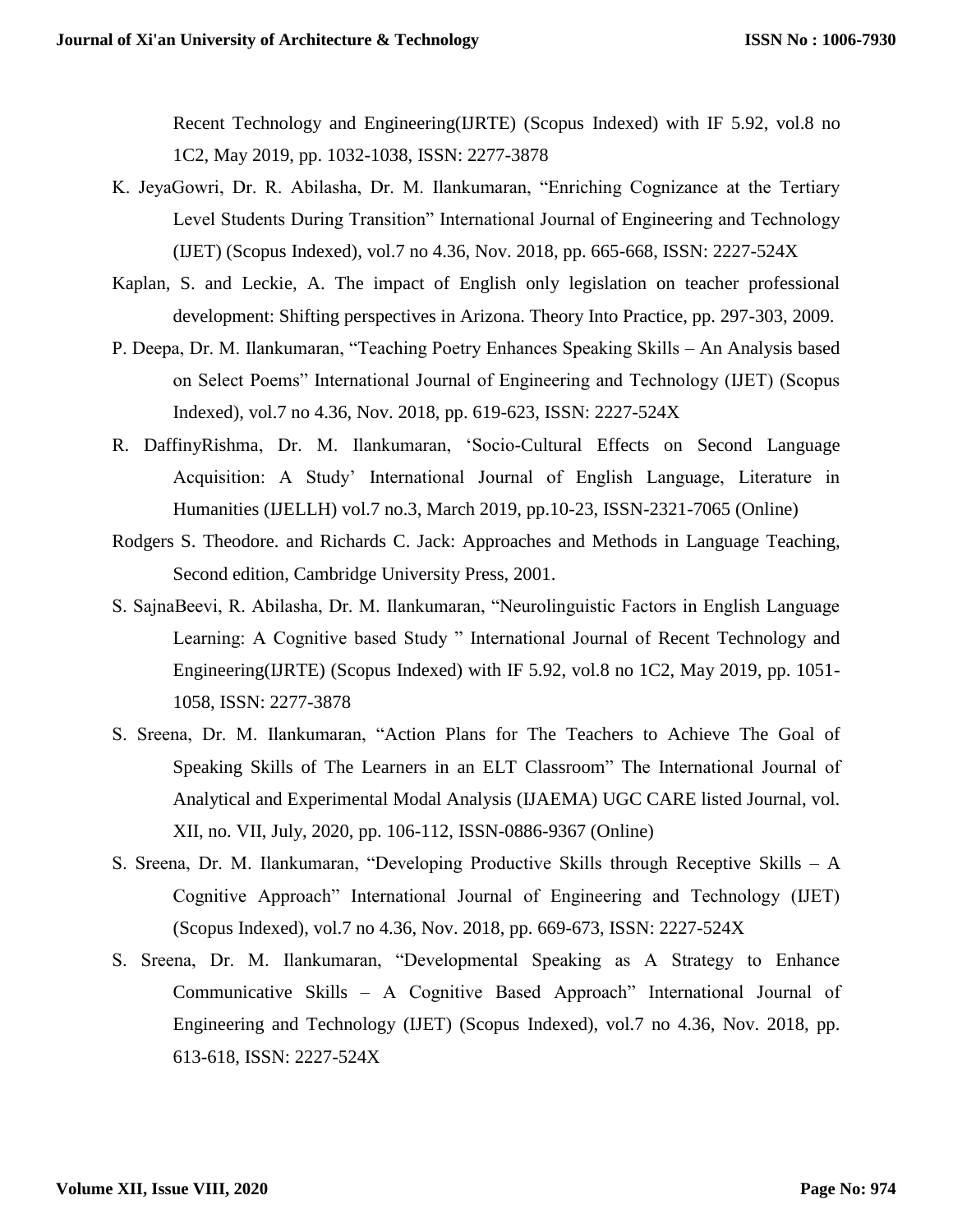- S. Sreena, Dr. M. Ilankumaran, "Learning Strategies for Cognitive Development to Enhance the Speaking Skills in Second Language" International Journal of Recent Technology and Engineering(IJRTE) (Scopus Indexed) with IF 5.92, vol.8 no 1C2, May 2019, pp. 1045- 1050, ISSN: 2277-3878
- S. Sreena, Dr. M. Ilankumaran, "The Basic Priniciples of Speaking Techniques: A Study based on the Types of Performance in a Classroom" International Journal of Recent Technology and Engineering(IJRTE) (Scopus Indexed) with IF 5.92, vol.8 no 1C2, May 2019, pp. 1059-1065, ISSN: 2277-3878
- Samson, J.F. and Collins, B.A. Preparing all teachers to meet the needs of English language learners: Applying research to policy and practice for teacher effectiveness. Center for American Progress, 2012.
- Simon, J.L. and Pilarski, A. M. The Effect of Population Growth Upon the Quality of Education Children Receive. The Review of Economics and Statistics, vol. 61, issue 4, 1979,p. 572-84.
- Suma MaduriDevi.L, Dr. M. Ilankumaran, 'Acquisition of Communication Skills: Challenges and Strategies', Journal of Teacher, Learner and Researcher, Volume II, Feb 2014, 13- 15, ISSN: 0973-3957
- V. J. Vinita, Dr. M. Ilankumaran, "Language Teaching through Pedagogic Model of CBI: An Overview with Reference to Secondary Level Students" International Journal of Recent Technology and Engineering(IJRTE) (Scopus Indexed) with IF 5.92, vol.8 no 1C2, May 2019, pp. 1008-1013, ISSN: 2277-3878
- Vinita V.J, Dr. M. Ilankumaran, "Embedding Prosody and Pragmatics in Content-Based Instruction for an Effective Oral Skills in Second Language Learning" The International Journal of Analytical and Experimental Modal Analysis (IJAEMA) UGC CARE listed Journal, vol. XII, no. VII, July, 2020, pp. 156-163, ISSN-0886-9367 (Online)
- Vinita V.J, Dr. M. Ilankumaran, "The Evolution of Content-Based Instruction" The International Journal of Analytical and Experimental Modal Analysis (IJAEMA) UGC CARE listed Journal, vol. XII, no. VII, July, 2020, pp. 147-155, ISSN-0886-9367 (Online)
- Yu, J. Problems and strategies of teaching English in large college classes. Journal of Chongqing University of Post and Telecommunication, 2004, pp. 139-140.